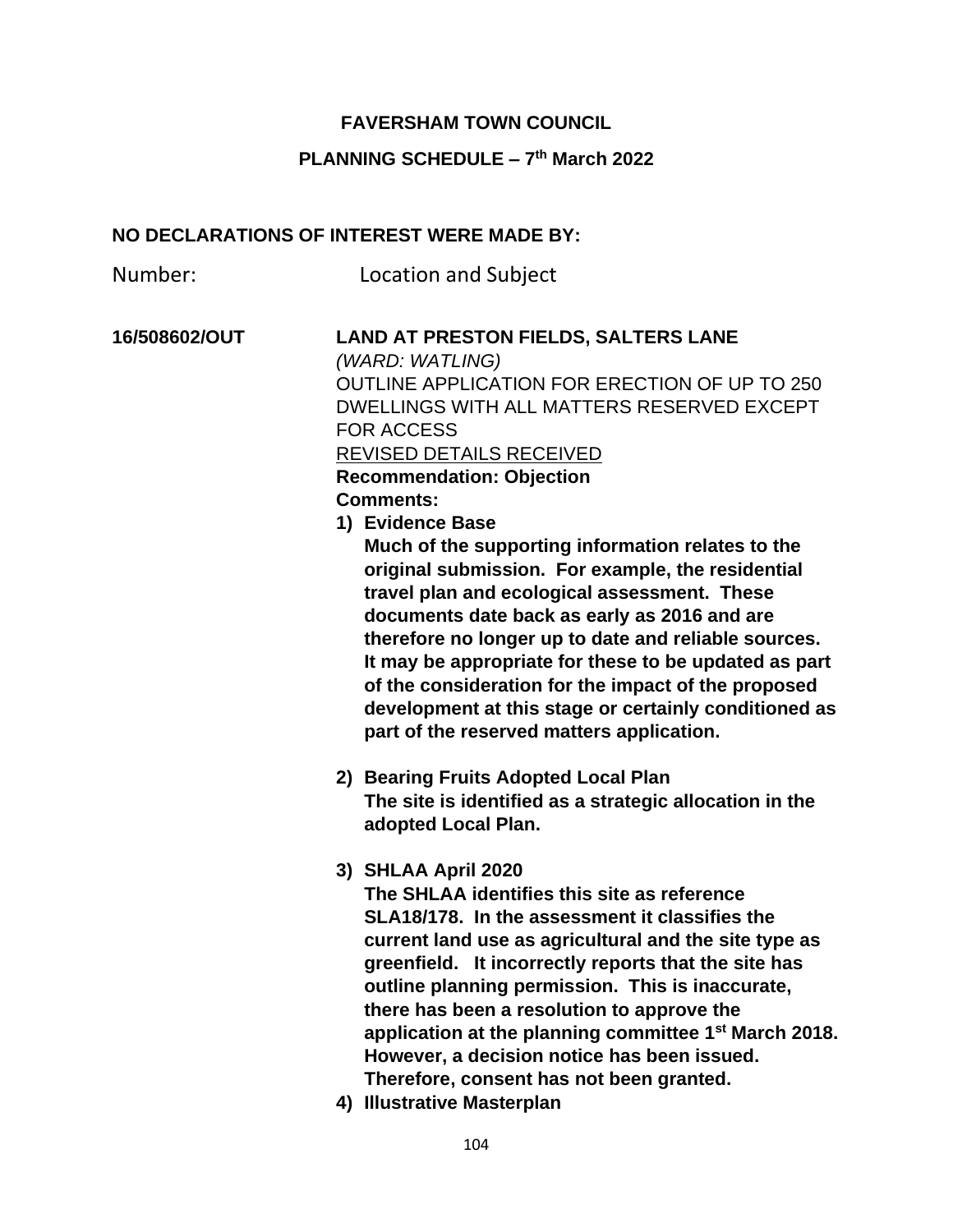**The Case Officer committee report 1st March 2018 paragraph 2.03 confirms that the amended masterplan submitted with the application is illustrative and indicative.** 

**Planning Practice Guidance states that an applicant can choose to submit details of any of the reserved matters as part of an outline application. However, where the applicant has indicated that those details are submitted for illustration purposes only the LPA must not treat them as part of the development in respect of which the application is being made (Paragraph: 005 Reference ID: 21a-005-20190723).** 

**The application is accompanied by the amended Masterplan drawing reference 7391-L-04 rev E that is labelled as being for illustrative masterplan and is presumably not for formal determination (if it was it would not be 'illustrative'). A clear considered masterplan, supported by Design Codes and developed in conjunction with the local community, is the key to creating a successful development.** 

**5) Local Highway Network**

**In addition to the specialist feedback make clear that the scheme would add to the cumulative impact on the immediate surrounding highways network, which is already under strain. This may result in a severe impact, which is contrary to national planning policy.** 

- **6) To be Demonstrated at Reserved Matters Faversham Town Council expect that the following outcomes to be achieved as a part of the reserved matters and where appropriate to be conditioned with this application**
- **Address local surface water flooding originating from the application site through development on greenfield, agricultural land;**
- **Provide increased capacity to deliver local services through Section 106 contribution, for example implantation of the LCWIP**
- **Take opportunities to create and enhance active travel routes;**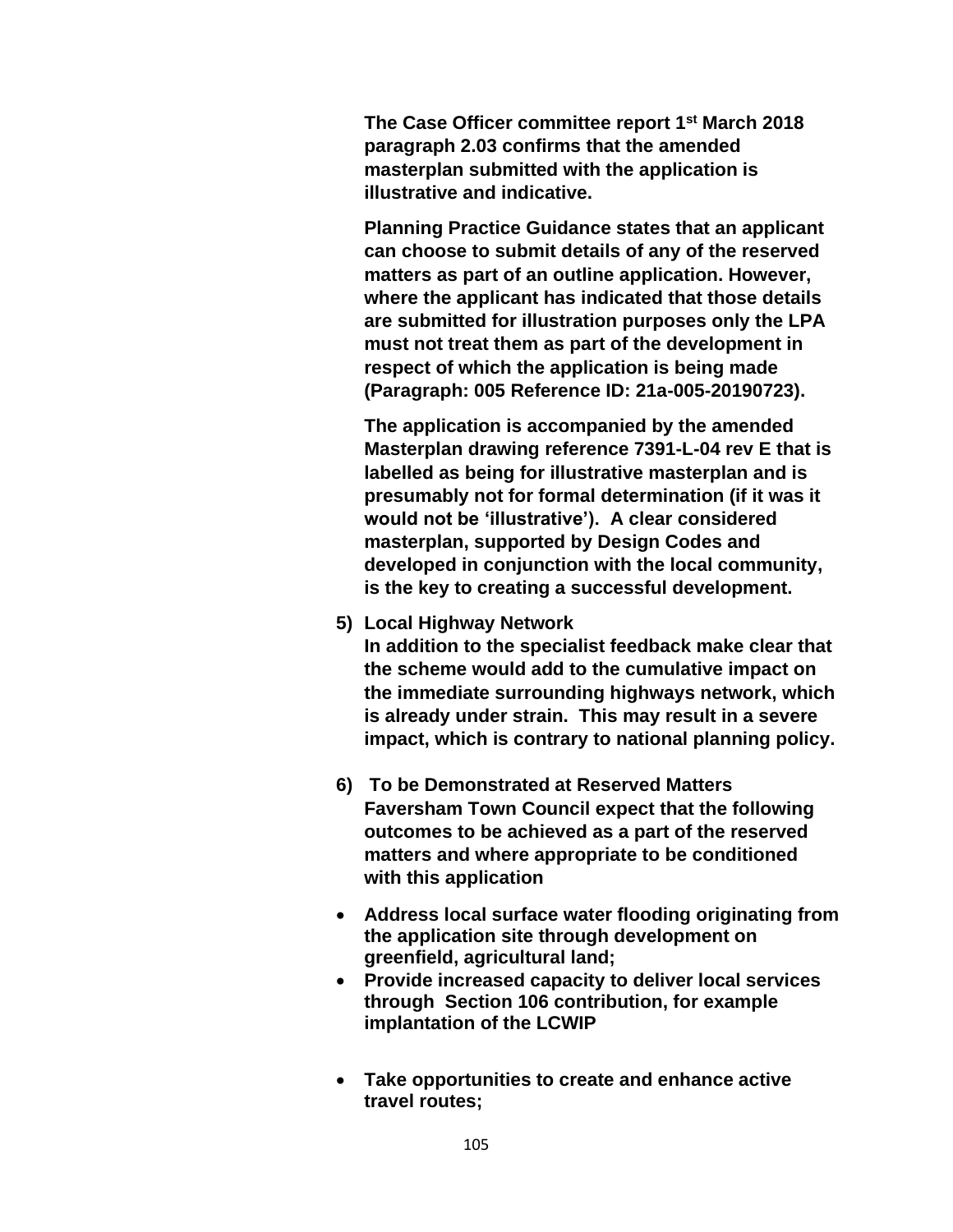|                       | • Consider Green corridors and significant tree<br>planting, a detailed landscaping proposal should be<br>submitted, demonstrating how it delivers 20%<br>biodiversity net gain;<br>Provide a landscape buffer between the existing<br>$\bullet$<br>properties and proposed new development;<br>Create a site-specific design that responds to the site<br>character and locality, providing a soft transition to<br>the open countryside and edges of development;<br>Include superior energy performance and<br>demonstrate BREEAM 'excellence' in design. It<br>should be noted that from the 15 <sup>th</sup> June 2022 there<br>are revised building regulation commitments that<br>seek to further achieve net zero development.<br><b>Consideration for these measures should be</b><br>integrated as part of any scheme;<br>Include EV charging for all new residential units and<br>$\bullet$<br>superfast fibre to the property;<br>• Be tenure blind; and<br>• Where there is an affordable housing element this<br>should be made for affordable rent on the open<br>market and by social landlords. |
|-----------------------|------------------------------------------------------------------------------------------------------------------------------------------------------------------------------------------------------------------------------------------------------------------------------------------------------------------------------------------------------------------------------------------------------------------------------------------------------------------------------------------------------------------------------------------------------------------------------------------------------------------------------------------------------------------------------------------------------------------------------------------------------------------------------------------------------------------------------------------------------------------------------------------------------------------------------------------------------------------------------------------------------------------------------------------------------------------------------------------------------------------|
|                       | <b>Faversham Town Council strongly encourage the</b><br>applicant re- engage at the earliest opportunity prior to<br>developing a reserved matters application to discuss<br>the emerging Neighbourhood Plan policies, to avoid any<br>delay, costs or risk through re-design. This will<br>contribute to a smoother transition through planning at<br>the future stage.                                                                                                                                                                                                                                                                                                                                                                                                                                                                                                                                                                                                                                                                                                                                         |
| <b>21/502927/FULL</b> | LAND AT LADY DANE FARM, PHASE 2 LOVE LANE<br>(WARD: WATLING)<br>ERECTION OF 88.NO DWELLINGS WITH ASSOCIATED<br><b>ACCESS, PARKING AND LANDSCAPING</b><br>REVISED DETAILS RECEIVED<br><b>Recommendation: Objection</b><br>Reason:<br>1) The Town Council's previous concerns about<br>connectivity to Phase 1 remained though it was noted<br>that works to form these improved connections was due<br>to start in March 2022.                                                                                                                                                                                                                                                                                                                                                                                                                                                                                                                                                                                                                                                                                    |